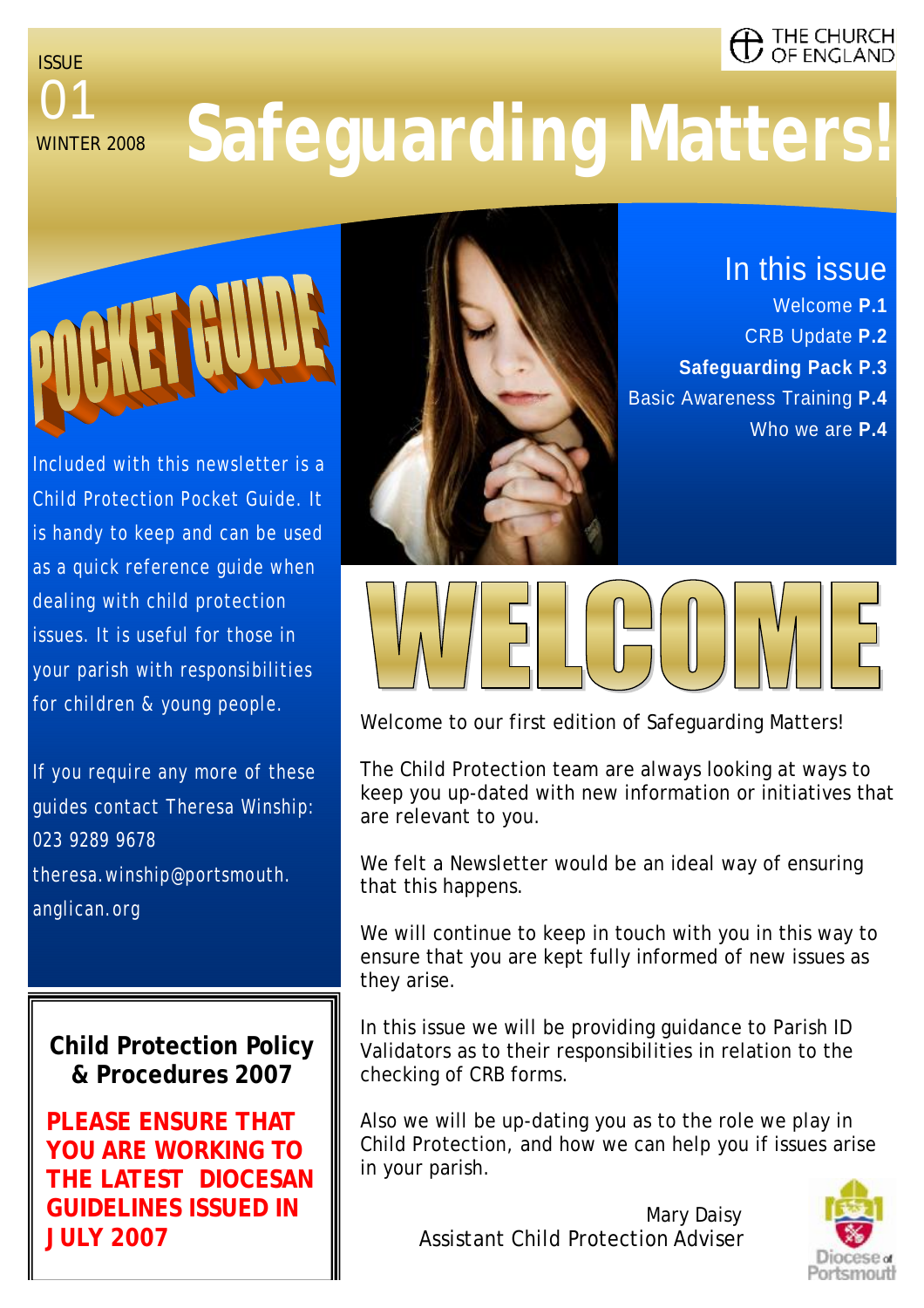# **To check or not to check? CRB UPDATE!**

We receive many calls from parishes asking whether certain voluntary positions in parishes require a CRB check. Also some volunteers can be put off taking up positions where checks may be required. It can be a difficult balance for parishes in deciding that a CRB check is necessary and not alienating potential helpers!

Not all posts are legally entitled to be CRB checked, just because you want to check does not mean you legally can. It is a common myth that anyone working with children and/or the vulnerable **MUST** be CRB checked. It is simply that someone working with children and/or the vulnerable is **ALLOWED** by law to have a check.

Generally you can apply for a CRB Disclosure if the position includes caring for, training, supervising or being in sole charge of children, and/or if the position involves unsupervised contact with children.

If you are unsure whether the post fulfils this criteria, then before applicants are asked to complete a CRB



application, the Child Protection Representative, in liaison with the PCC should carry out a full assessment of the risks that the person doing this work could pose to children.

We have produced a CRB risk assessment flowchart to aid you with this process. To receive this form by post or e-mail please contact Theresa Winship.



## **Validating CRB Forms**

Every parish should have a nominated person who is responsible for checking the validity of CRB applications. This individual has specific obligations



to ensure that they check and validate the information provided by the applicant on the application form and confirm the identity of the applicant through the examination of a range of identity documents. The Parish ID Validator and Child Protection Representative are often the same person!

Unfortunately we continue to receive a significant number of applications that we have to return because of errors in the completion of the form. This can delay the processing of these applications. With your help, many of these delays can be avoided.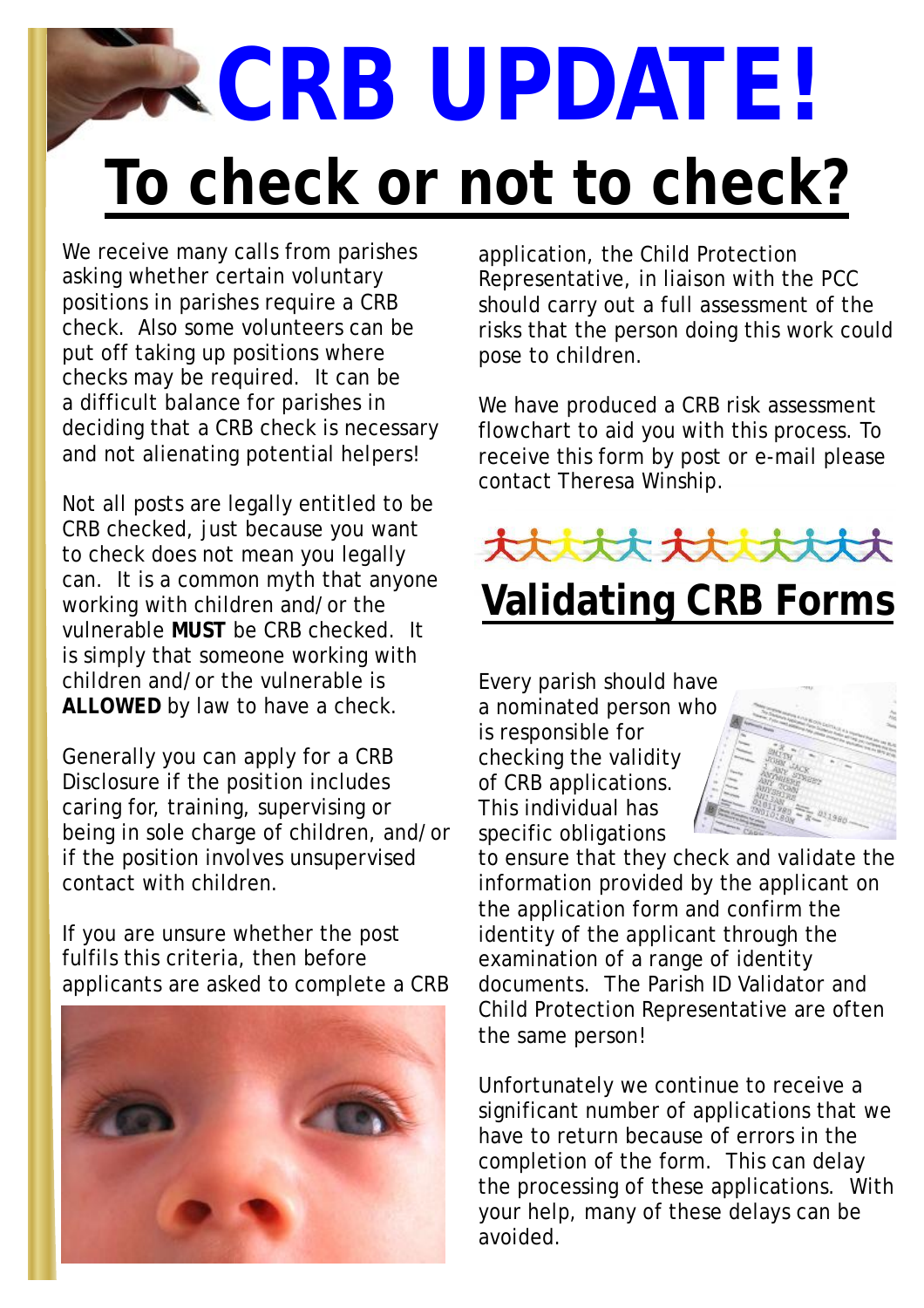# **Common Errors Which Cause Delays**

### **CRB Applicants**

The whole of the form should be filled in with **BLACK INK.** 

If an error is made, a line should be put through the mistake and the correct information written clearly to the **RIGHT** of the crossed out information – Correction Fluid should **NEVER** be used.

If a section is not applicable, leave it **BLANK** – it should not be crossed through or marked N/A. Sections E, F, G, X, Y and Z should **NEVER** be completed by the applicant.

At Section C Q20 – if a surname has changed or remains the same after marriage or if a title is used (for example Dr or Revd) include a birth surname.

Section H – a signature is only needed in Section 68. Please make sure it stays within the box.

#### **ID Validators**

The ID Validator **NOT** the applicant should complete Section X.

The ID Validator should check the form has been completed correctly before sending it to us.

The Applicant must provide at least three pieces of evidence as proof of their identity, and they should produce this in **PERSON** not by post.

The ID Validator must ensure that they see **AND** record the correct number of documents. The document details must either be recorded in Section X or on a

Document Evidence Sheet that we provide from this office.

We produce a CRB Application Guide for Identity Validators, which we can send to you on request.

Forms that are not completed accurately will now be returned to the parish ID validator for correction.



## **Safeguarding Pack**



We will shortly be sending out a pack which will include useful information and forms for the Child Protection Representative and ID Validator. It will

also include a form for you to fill in and send back to us if you are happy for your details to be kept on our database. We will also be asking you if you are happy to receive newsletters, etc via email.

#### **A Few Words From the Diocesan Child Protection Adviser**

Having been involved with parish work I appreciate the difficulties experienced by volunteers and I am very grateful for all that is achieved.

I would like to stress that we are here to support, advise and guide so please let us know if you have any concerns or issues.

John Marshman